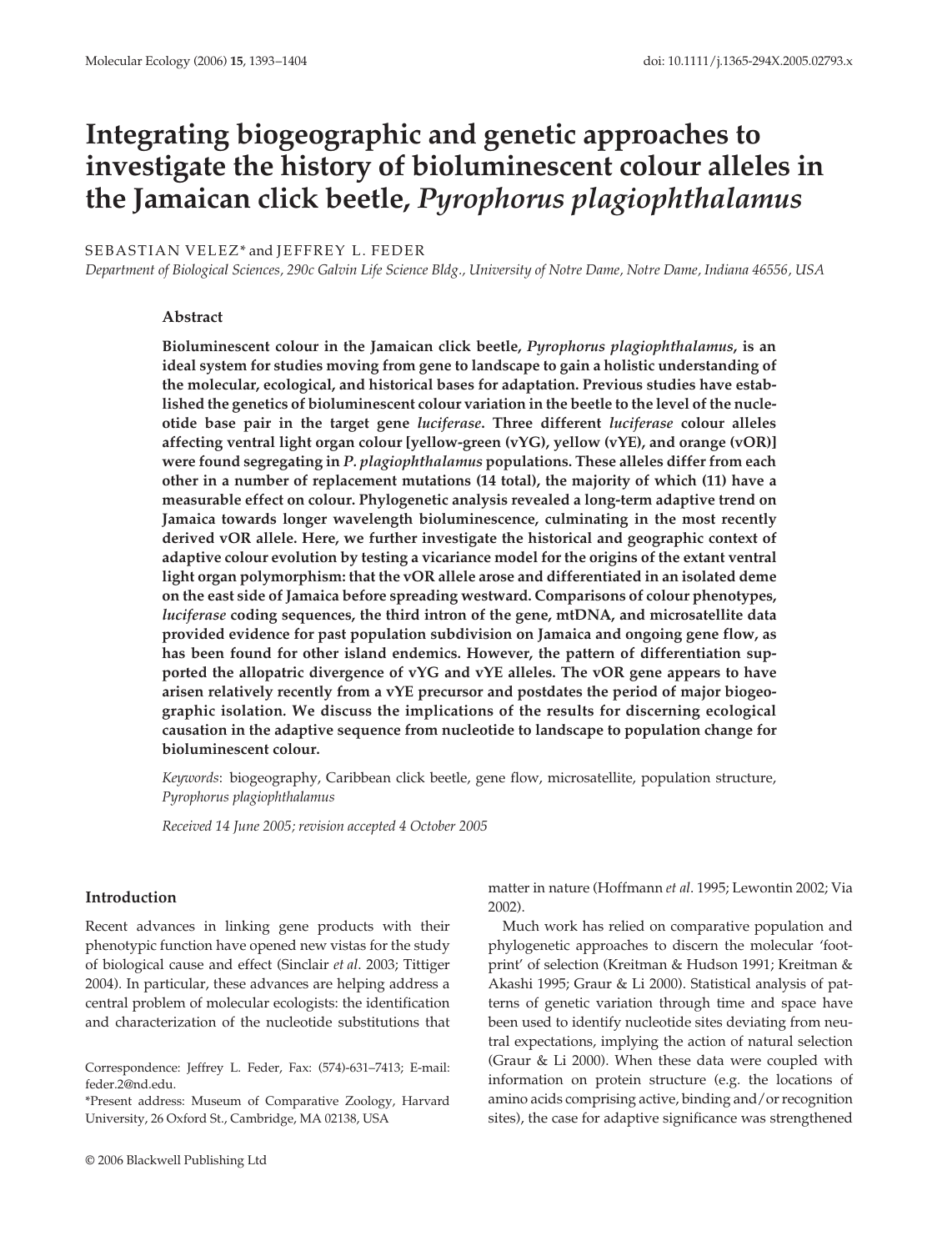

**Fig. 1** Structure of *Pyrophorus plagiophthalamus* ventral *luciferase*locus. Shown are the seven exons and six introns comprising the gene along with their sizes (in base pair; exon lengths are given in parentheses). The third intron is enlarged to highlight flanking regions shared by dorsal and ventral loci (darker shaded region), as well as central insert unique to *P. plagiophthalamus*(grey shaded region). Sequence analysis was based on the second shared intron region (455 bp indicated by the second dark shaded box). Arrows designate synonymous substitutions, and boxes and diamonds nonsynonymous substitutions, in the ventral locus of the Jamaican click beetle. Diamonds represent mutations having a measurable effect on bioluminescent colour, as determined by spectrophotometer analysis. The shading of the symbol indicates whether the mutation is the derived state in the yellow-green (grey), yellow (white), or orange (black) clade of *P. plagiophthalamus* colour alleles. Note that 10 of the 11 derived mutations affecting colour resulted in a shift towards longer-wavelength light (only exception was the change at base pair position 121 for vYG), supporting an evolutionary trend towards more orange-coloured bioluminescence on Jamaica.

(Hughes & Nei 1988, 1992). However, it is still rare to find instances where specific mutations' phenotypic and natural-population fitness effects have been precisely determined or quantified (Watt 1992; Feder 1999; Kingsolver *et al*. 1999; Watt *et al*. 2003). The main body of research has instead focused on resolving population genetic issues of the relative importance (frequency of action) and intensity of natural selection at the molecular level (Kreitman *et al.* 1991, 1995). The biological basis for selection was presumed from the nature of the genetic sequences or codons being analysed, but usually not directly tested. Consequently, our understanding of the successive steps in natural selection (the 'adaptive recursion') moving from nucleotide, to gene, to phenotype, to ecology, to differential survival (fitness), to evolutionary change in populations is generally incomplete for any given system.

From an ecological perspective, the problem has been the reverse: a difficulty in moving to the level of the gene. Tests of selection in the wild have established fitness differences for several biologically relevant traits (e.g. body size, colour, beak shape) (Endler 1986; Feder 1999; Watt *et al*. 2003). While these studies have greatly added to our understanding of natural history and the link of ecology in the adaptive chain of events, most of the traits are polygenic and influenced by multiple loci, making detailed gene mapping from phenotype via development daunting (Keller *et al*. 2001; Grant & Grant 2002).

Advances in molecular genetic and genomic techniques are making the entire adaptive recursion more accessible to study. This is due, in part, to an increased ability to reverse the investigatory sequence of the problem and to the delivery of the power of the molecular genetic tool kit into the hands of the practicing field ecologist. Researchers

have traditionally chosen characters for study based on their relevance to natural history and worked outward to investigate ecological causation. Now the increased ease to study gene function provides the opportunity to initially identify interesting suites of traits that are both genetically and developmentally tractable to verify the action of natural selection at the molecular level before proceeding to ecological hypothesis testing. This strategy alleviates a major criticism of what was called the 'adaptationist program' by Gould & Lewontin (1979): just-so natural selection story telling.

Bioluminescent colour in the Jamaican click beetle, *Pyrophorus plagiophthalamus* (Coleoptera: Elateridae), provides an opportunity to study the entire adaptive sequence from gene to landscape. The genetics of bioluminescence in these beetles are known to the level of the individual nucleotide (Wood *et al*. 1989; Wood 1990, 1995; Viviani & Bechara 1997; Viviani *et al*. 1999; Stolz *et al*. 2003). Molecular analysis has also provided strong evidence for selection acting on *luciferase* (Fig. 1), the gene controlling bioluminescent colour in *P. plagiophthalamus*. In particular, sequence data imply that a series of selective substitutions has occurred in the *luciferase* gene affecting ventral light organ colour, producing a long-term adaptive trend on Jamaica favouring longer wavelength (more orange-coloured) bioluminescence (Stolz *et al*. 2003). However, the ecological and demographic bases for colour selection are unresolved. Questions also remain concerning the biogeographic context in which the adaptive colour shift towards orange has occurred.

Three different ventral colour alleles segregate in *P. plagiophthalamus* (yellow-green, yellow, and orange) distinguishable from one another by a number of fixed replacement differences. The pattern of extensive molecular differentiation, unbroken by recombination, suggests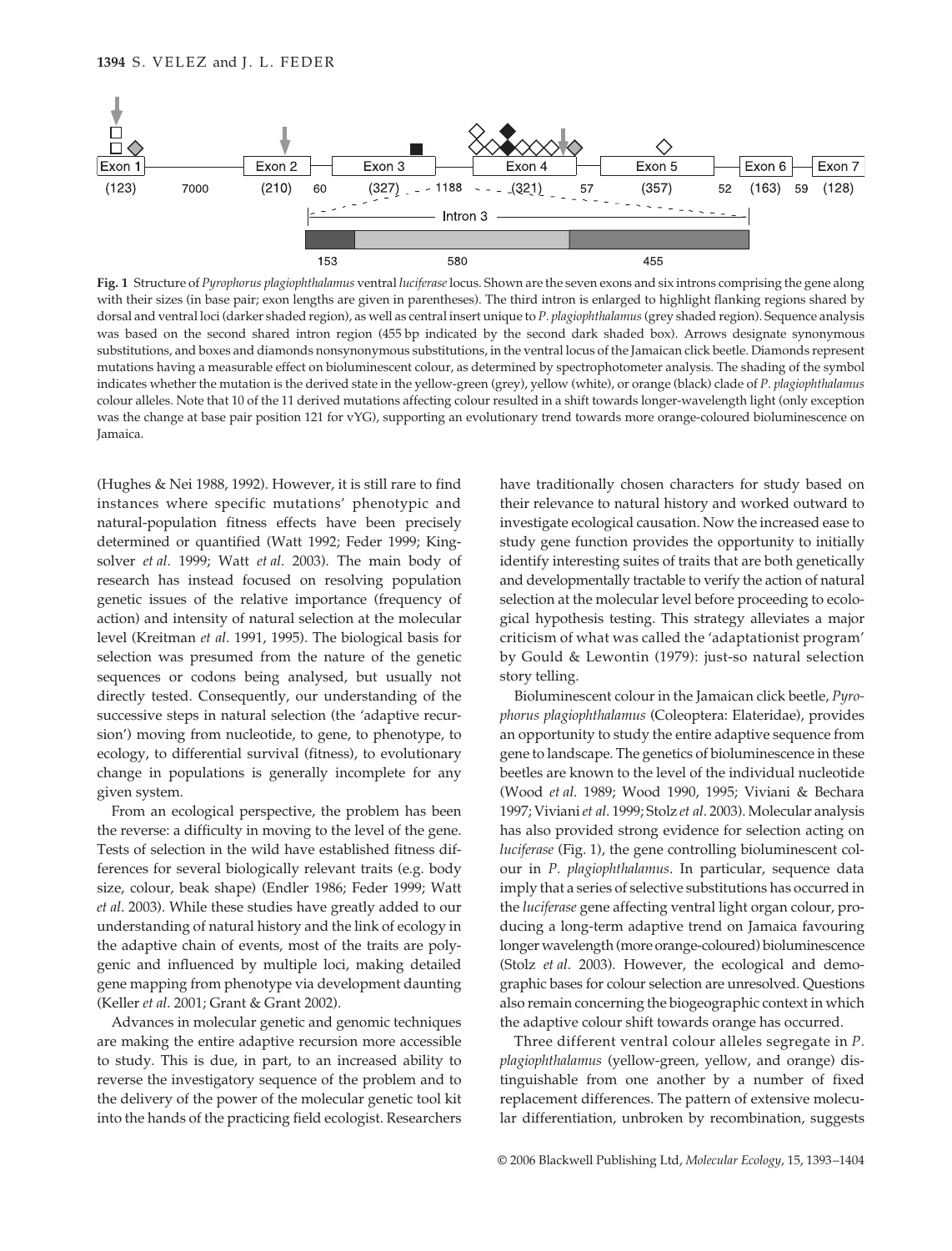that the *luciferase* colour alleles may have originally evolved in allopatry. Under this biogeographic scenario, selection favouring longer-wavelength emission initially occurred in a reproductively isolated subdeme in Jamaica leading to the most recently derived orange allele. Following subsequent contact, the orange allele began spreading across the island, generating the current colour polymorphism in *P. plagiophthalamus.* Support for this vicariance hypothesis comes from the observation that the orange allele (as well as the yellow-green) is most prevalent on the east side of the island, and rare in the west.

Here, we test the biogeographic hypothesis for colour polymorphism in *P. plagiophthalamus* through a comparative analysis of different classes of nuclear and mitochondrial genetic markers. Our goal is to equate ventral *luciferase* gene levels of differentiation with other potential molecular indicators of population divergence, in an attempt to gain insight into the timeframe and geographic context of bioluminescent colour evolution. Such an approach represents an important component of a general research strategy linking genes to landscape in the wild, leading to the ultimate objective of discerning the ecology and demography responsible for orange-colour selection.

# **Materials and methods**

#### *The study system*

*Pyrophorus plagiophthalamus* is a member of a Caribbean, Central, and South American distributed genus containing 26 described species (Costa 1976). *Pyrophorus* beetles bioluminesce at night, using their light as a species recognition cue in mating much like fireflies. However, unlike fireflies, male *P. plagiophthalamus* beetles remain continuously lit for several seconds while in flight, bioluminescing from a ventral light organ located in the abdominal cleft and do not flash (Fig. 2A; Costa 1976; Colepicolo-Neto *et al*. 1986; Bechara 1988). Our field observations suggest that receptive *P. plagiophthalamus*females respond to males from a pair of dorsal light organs in the posterior pronotum (Fig. 2B). There is no sexual dimorphism in *P. plagiophthalamus*. Both sexes have functional dorsal and ventral organs. However, the various *Pyrophorus* species do differ from one another in their ventral organ light colour, ranging from green to orange. The male mating signal (ventral light colour) has therefore evolved repeatedly in the genus, despite an apparent lack of intraspecific variation. Dorsal organ colour (the female mating and general startle response signal for beetles) is predominantly green. Like the ventral organ, there is little, if any, intraspecific variation for dorsal light colour. The exception is *P. plagiophthalamus*, which displays striking colour polymorphisms for both its dorsal and ventral organs. Individuals differ in their dorsal light colour from green to yellow green and in ventral light



**Fig. 2** (A) Ventral bioluminescent light organ. This organ is only seen while the beetle is in flight (i.e. elytra open). Photo was taken by manually exposing the organ and agitating the specimen. (B) Paired dorsal light organs.

colour from yellow-green, to yellow, to orange. As such, *P. plagiophthalamus* represents the only known example of colour polymorphism for a bioluminescent organism.

The genetic basis for colour polymorphism in *P. plagiophthalamus* has been established and involves specific amino acid substitutions in the *luciferase* gene (Wood *et al*. 1989; Stolz *et al*. 2003). The ability to clone, sequence, and spectrophotometrically measure the phenotypic expression of cloned beetle *luciferase* genes in bacteria has resulted in (i) precise characterization of the effects that specific nucleotide substitutions (both natural variants and laboratoryinduced mutations) have on bioluminescent colour, (ii) establishment of separate *luciferase* loci controlling dorsal and ventral colour, and (iii) identification of different colour classes of dorsal and ventral *luciferase* alleles segregating in beetle populations [dorsal locus: green (dGR) and yellow-green (dYG) alleles; ventral locus: yellow-green (vYG), yellow (vYE), and orange (vOR) alleles]. Phylogenetic analysis has shown that the ventral locus on Jamaica has accumulated a series of 14 replacement mutations compared to three synonymous mutations (Fig. 1). The pattern of *luciferase* molecular evolution implied that a long-term adaptive trend has occurred in *P. plagiophthalamus*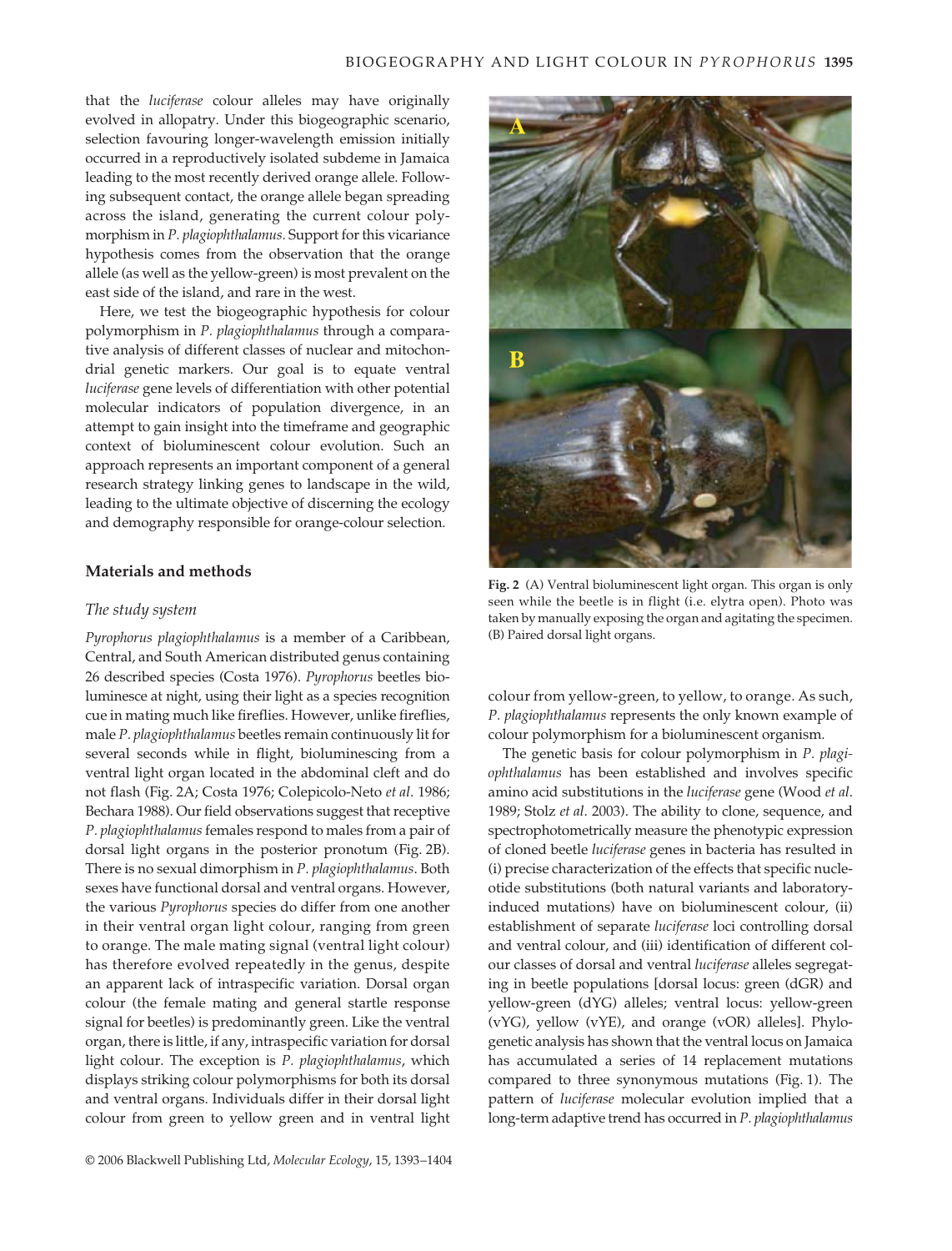towards longer wavelength (more orange-coloured) ventral light (Stolz *et al*. 2003). Moreover, these data suggested that the vOR allele is most recently derived and deterministically increased in frequency. The derived orange allele may therefore constitute the latest chapter in the evolution of longer wavelength bioluminescence on Jamaica, with the extant polymorphism reflecting an adaptive colour shift in progress.

## *Genetic markers*

Four different categories of genetic markers were used to assess the population structure of *P. plagiophthalamus* and test the biogeographic hypothesis for bioluminescent colour evolution. These markers included (i) a 1165-bp sequence of the coding region of the ventral *luciferase* gene (exons 1–4 and the first half of exon 5; Fig. 1), (ii) a 948-bp portion of the third intron of the ventral *luciferase* gene (Fig. 1), (iii) nine GT-dinucleotide repeat microsatellite loci, and (iv) a 494 bp region of the mitochondrial encoded cytochrome oxidase I (COI) gene. The coding regions of the *luciferase* gene provided information concerning the genealogical relationship of colour alleles and their degree of differentiation. The intron was analysed to gain a clearer understanding of colour allele differentiation and age for a putatively noncoding, neutral, and genetically and genealogically linked region embedded within the coding portions of the *luciferase* gene. Microsatellites were scored to provide a general assessment of the degree of nuclear genome differentiation on the island, while mtDNA yielded information from a haploid and maternally inherited gene that might give insight into possible differences in male vs. female migration patterns.

#### *Beetle collection and spectrophotometry*

Beetles were collected at night at three different locations on Jamaica in the spring of 1996, 1997, and 2004 (see Fig. 3A for map of Ecclesdown, Kingston, and Windsor Caves study sites and Supplementary material tables for sample sizes). *In vivo* spectral emission was quantified for dorsal and ventral light organs using a portable spectrophotometer (Spectra-Match GT, CVI Laser). The tip of the fibre optic input cable was held flush to a beetle's organ, and the individual was gently agitated to induce bioluminescence. Spectral emission curves were recorded for a minimum of three trials per beetle on a computer using the manufacturer's software. A smoothing function was applied to each curve to determine peak emission wavelength. Previous studies have shown a 1:1 relationship between colour phenotype and genotype (as determined by cloning of expressed *luciferase* mRNA) for the ventral light organ (Stolz *et al*. 2003). Estimates of ventral *luciferase* allele frequencies in populations were therefore derived from ventral light organ phenotypes assuming beetles bioluminescing in the range of 558–560 nm to be vYG/vYG (A) *Luciferase* colour alleles



**Fig. 3** (A) Frequencies of *luciferase* colour alleles [yellow-green (grey shading), yellow (white), and orange (black) coloured proportions of pie diagrams] estimated for Jamaican click beetle populations at Ecclesdown (E), Kingston (K), and Windsor Caves (W) collecting sites. Frequencies represent pooled totals for 1996, 1997, and 2004 samples. See Table S1-A for breakdown of allele frequencies at sites for each year. (B) Neighbour-joining mtDNA network (COI gene) for Jamaican beetle populations constructed from pairwise Tamura– Nei genetic distance estimates. Network is rooted using the beetle *Pyrophorus mellifluus* from the Dominican Republic (DR) as an outgroup. Gene tree for mtDNA is given in Fig. 4B and haplotype frequencies for sites are provided in Table S1-B. (C) Unrooted neighbour-joining network for Jamaican populations derived from nine microsatellite loci based on pairwise Nei genetic distances estimated across loci. See Table S2 for microsatellite allele frequencies.

homozygotes, 563–570 nm to be vYG/vYE heterozygotes, 573–582 nm to be vYE/vYE homozygotes, 584–588 nm to be vYE/vOR heterozygotes, and 591–596 nm to be vOR/ vOR homozygotes. Following spectral recording, beetles were marked, placed in separate plastic vials, and frozen in dry ice for later genetic analysis.

# Luciferase *gene cloning and sequencing*

Details of the cloning methodology used to generate sequence data for the coding and intron regions of the ventral *luciferase* gene are described in Stolz *et al*. (2003). *Luciferase* clones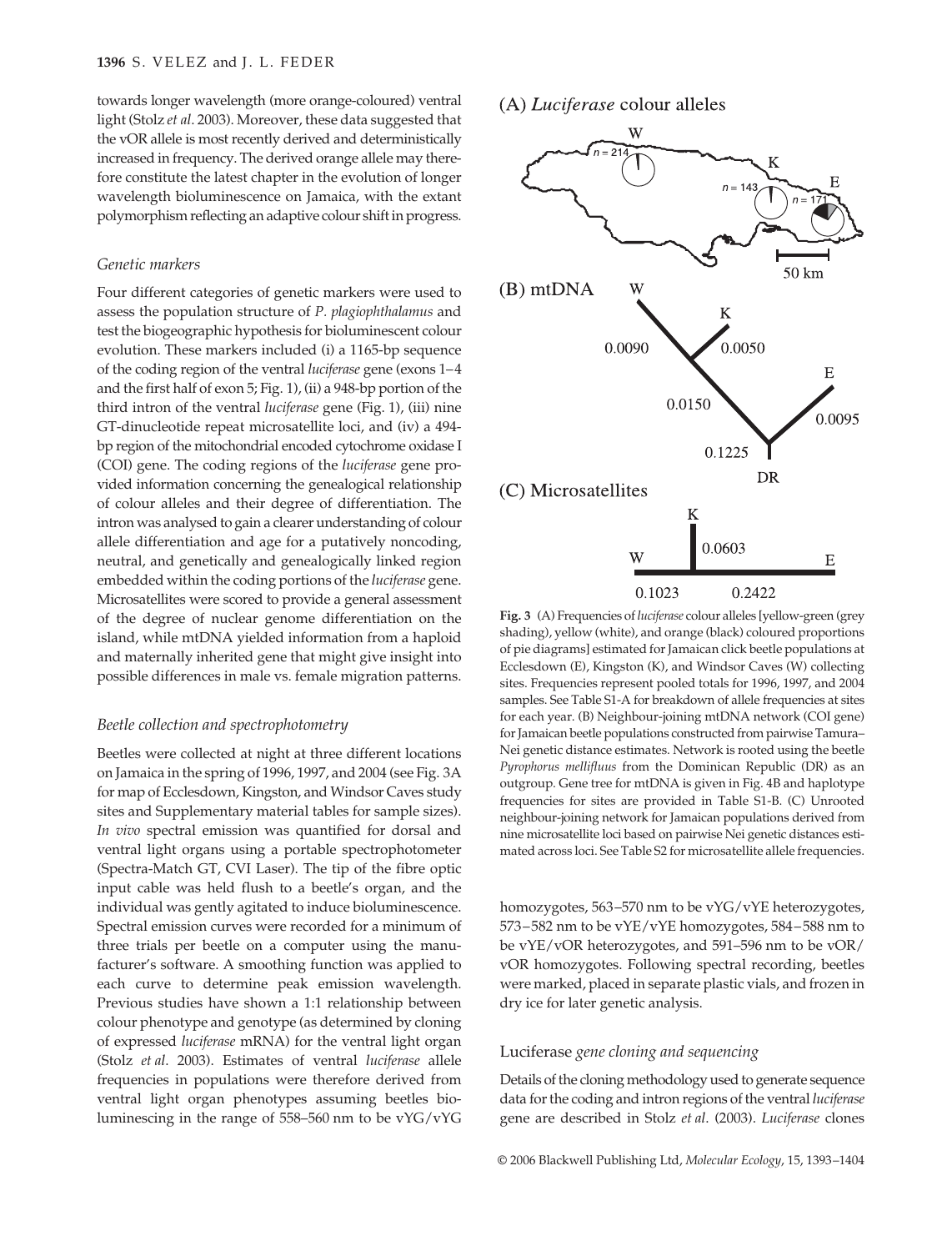were generated for individual *P. plagiophthalamus* beetles from the 1997 field sample in two different ways (i) Reverse transcription–polymerase chain reaction (RT–PCR) of expressed mRNA isolated from each beetle's dorsal and ventral organs, and (ii) PCR of genomic DNA isolated from the heads of the same specimens. Comparisons of cDNA and genomic sequences from the same individual were initially used in Stolz *et al*. (2003) to deduce the genotypes of beetles and to establish the existence of separate dorsal and ventral *luciferase*locus. Here, mRNA-generated sequences from the ventral light organ were used to assess ventral *luciferase* coding variation, while genomic clones formed the basis for analysis of the third intron. Genomic intron clones included a 107-bp segment of the fourth exon of the *luciferase* gene, which was used to distinguish dorsal from ventral and colour allele associations for intron sequences. During the course of analysis, it was found that the ventral third intron sequence of *P. plagiophthalamus* contained a unique 580-bp insert not found in the dorsal *luciferase* gene or ventral introns of other *Pyrophorus* species. The presence of the insert provided an additional basis for distinguishing ventral genomic *P. plagiophthalamus* intron clones from dorsal sequences. However, due to the unique nature and uncertain origin of the insert, we limited phylogenetic analysis of the third intron to a 455-bp shared region flanked by the insert and fourth exon (Fig. 1).

cDNA clones (10 per organ) and genomic DNA clones (10–12 per individual) were sequenced in both the 5′ and 3′ directions on an ABI 3700 automated DNA analyser (Applied Biosystems) using the BigDye Terminator version 3.1 kit. Bases were automatically called by sequencing analysis version 3.7 software (Applied Biosystems). Only mutations that were present in more than one clone per individual and in both 5′ and 3′ sequencing directions were included for statistical and phylogenetic analyses. GenBank Accession nos for the *luciferase* coding sequences are AF543372, AF543378, AF543399, AF543402, AF543413, AF545853, and AF545854 and for the intron sequences are DQ092643–DQ092701.

# *Mitochondrial DNA gene cloning and sequencing*

A 495-bp fragment of the mtDNA COI gene was cloned and sequenced from total genomic DNA isolated from 15 beetles each from Ecclesdown, Kingston and Windsor Caves (1997 sample) using PUREGENE DNA Purification Kits (Gentra Systems). Mitochondrial DNA sequences were PCR amplified using 5′-CTCCCAGGATTTGGAATGATC-3′forward and 5′-TCTTAGAGGAATGCCACGAC-3′reverse primers, and HotMaster *Taq* polymerase (Brinkmann Instruments), following the manufacturer's instructions and with supplied buffers. Thermocycler conditions were 3 min at 94 °C, 1 min 56 °C, and 1 min 68 °C for 1 cycle; 1 min 94 °C, 1 min 56 °C, 1 min 68 °C for 35 cycles; 10 min

68 °C final extension cycle. PCR products were run on a 0.8% agarose gel, cut, and extracted from the gel using the Montage DNA Gel Extraction Kit (Millipore Corp.). Fragments were then cloned using the TOPO TA Cloning Kit with TOP10 *Escherichia coli* competent cells and the pCR 2.1-TOPO cloning vector (Invitrogen Corp.). Colonies were picked and grown overnight on LB+ ampicillin media at 37 °C and plasmids isolated with the Eppendorf Perfectprep Plasmid 96 Vac Direct Bind kit (Brinkmann Instruments). Five cloned inserts were sequenced for each beetle in both directions using standard M13 specific forward (5′-GTAAAACGACGGCCAGTG) and reverse (5′-GGAAA-CAGCTATGACCATG) primers on an ABI 3700 automated DNA analyser (Applied Biosystems) with the BigDye Terminator v3.1 kit. All mtDNA sequences were deposited in GenBank (Accession nos AY747259–AY747305).

#### *Microsatellite loci*

Details concerning the isolation, characterization, and internal repeat structure of the *P. plagiophthalamus* microsatellite loci used in the study can be found in Velez & Feder (2005). Nine variable GT dinucleotide repeat microsatellites designated usat # 1, 2, 3, 6, 11, 12, 21, 29, and 36 were chosen for population-level analysis due to their scoring reliability and consistency in comparisons of cloned vs. PCRgenerated microsatellite alleles (Velez & Feder 2005). PCR was performed on total genomic beetle DNA isolated from 1997 collected field specimens using locus-specific fluorescence-labelled 5′ microsatellite primers and HotMaster *Taq* kits (Brinkmann Instruments), with final reagent concentrations as follows: Mg2+ at 2.5 mm, dNTP mix at 0.25 mm, primers at 0.5 µm, and 50 ng of template DNA. Reactions were run on a RoboCycler 96 thermal cycler (Stratagene) for 3 min at 94 °C, 1 min 56 °C, and 1 min at 68 °C (1 cycle); 1 min at 94 °C, 1 min at 56 °C, 1 min at 68 °C (35 cycles); and 10 min at 68 °C (final extension cycle). Allele sizes were determined from PCR amplifications using a CEQ 8000 Genetic Analysis System (Beckman-Coulter Inc.), following the manufacturer's protocols. Negative controls with no DNA were included in all experiments.

# *Phylogenetic and sequence analysis*

Sequences were visualized and manually aligned in SE-AL software (Rambaut 1996). Sequences containing an abundance of ambiguous base calls were eliminated from further analysis. In addition, Stolz *et al*. (2003) have previously identified a portion of the coding region of the *P. plagiophthalamus luciferase* locus that underwent a dorsal to ventral intergenic recombination event. Converted base pairs at coding positions # 58, 83, 670, 672, 806, 974, 1010, 1026, 1045, 1101, 1111, 1112, 1119, 1120, 1129, 1134, and 1150 were therefore also excluded from gene tree construction and genetic distance estimates.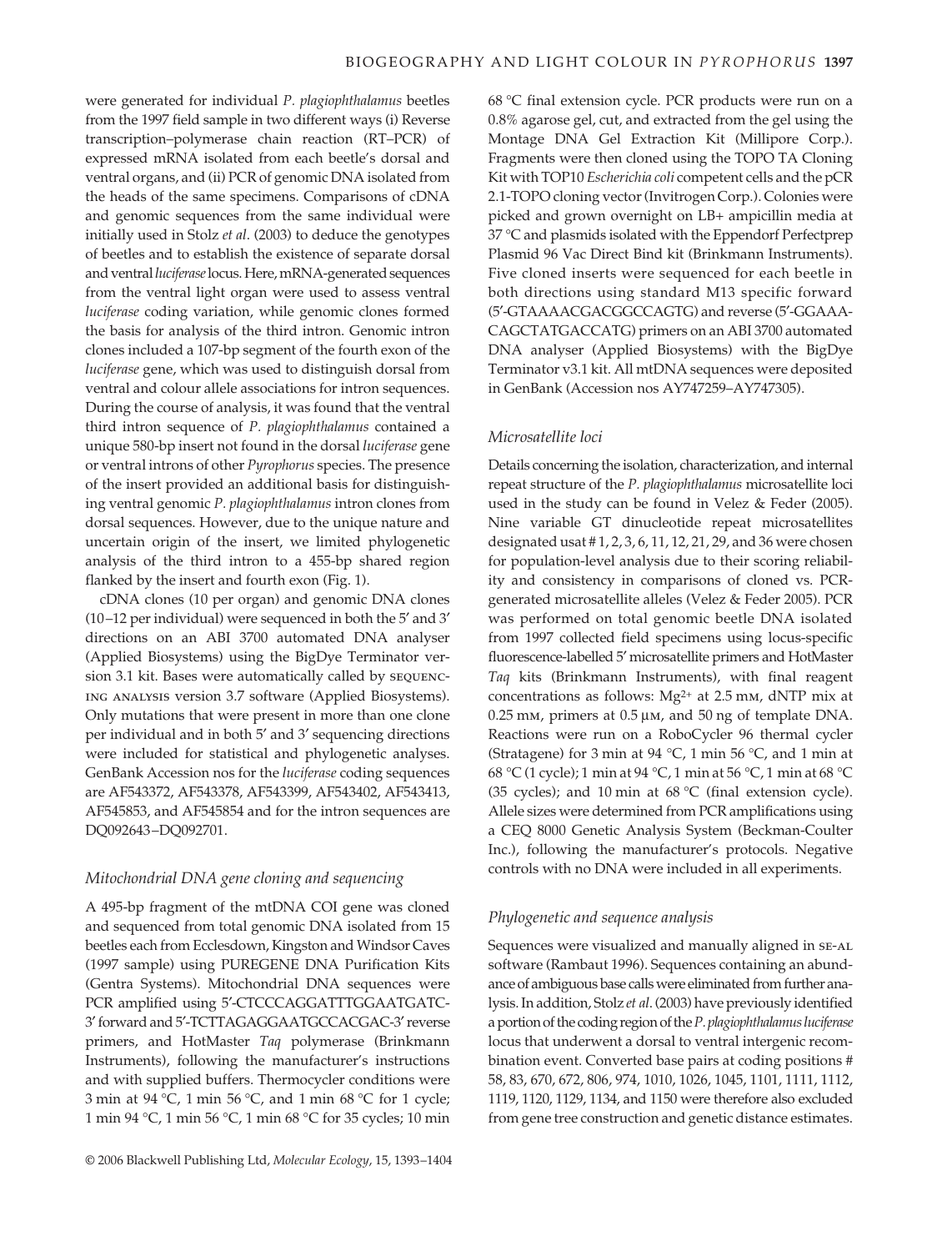Maximum-parsimony (MP) and maximum-likelihood (ML) gene trees were constructed using paup\*b10 (Swofford 2003). Dorsal and ventral *luciferase* alleles for *P. plagiophthalamus* were compared with those for *Pyrophorus mellifluus,*the sister taxon to *P. plagiophthalamus*(Costa 1976) from the Dominican Republic (dorsal organ peak bioluminescence = 549 nm, ventral organ = 554 nm), as well as *Pyrophorus noctilucus* (Trinidad; d = 548 nm, v = 584 nm), *Pyrophorus luscus* (Belize; d = 547 nm, v = 578 nm) and *Pyrearinus termitilluminans* (Viviani *et al*. 1999) to root trees. mtDNA gene trees were rooted using *P. mellifluus* as an outgroup. MP and ML analyses yielded very similar results, and so only MP gene trees are presented here. MP gene trees were constructed using the heuristic search option of paup\*b10, with tree-bisection– reconnection (TBR) branch swapping and 1000 taxon addition replicates. Branch support was assessed by nonparametric bootstrapping (Felsenstein 1985), with 10 000 pseudo-replicates performed using the heuristic search and TBR branch swapping options in paup\*b10.

Neighbour-joining mtDNA and microsatellite genetic distance networks for Jamaican beetle populations were constructed using phylip(Felsenstein 1989). Pairwise Tamura– Nei genetic distances (mtDNA) and Nei distances (microsatellite loci) (Nei *et al*. 2000) were estimated using mega3 (Kumar *et al*. 2004). Analysis of molecular variation (amova) was performed using arlequin (Schneider *et al*. 2000). The molecular clock was tested for *luciferase* coding and intron sequences, as well as mtDNA, for *P. plagiophthalamus* and *P. mellifluus* by comparing log-likelihood scores enforcing versus relaxing the clock hypothesis for the best supported DNA substitution model identified by MODELTEST (Posada & Crandall 1998). Intragenic recombination was tested by using the method of Hudson & Kaplan (1985), as implemented in DNASP (Rozas & Rozas 1999). Estimates of nucleotide diversity and Tajima's *D*-tests (Tajima 1989) were also performed using DNASP, while heterozygosity values for microsatellites were derived by msa (Dieringer & Schlotterer 2003). Relative node depths were calculated by dividing mean Tamura–Nei distances separating *P. plagiophthalamus luciferase* colour alleles or major mtDNA haplotypes by the corresponding distances between *P. plagiophthalamus* and *P. mellifluus*. Under the assumption of a molecular clock and modest effective population sizes, relative node depths provide a gauge of the coalescence times for intraspecific variants in *P. plagiophthalamus*(demarking possible vicariance events on Jamaica) compared to the baseline divergence of *P. plagiophthalamus* and *P. mellifluous*.

## **Results**

#### Luciferase *colour alleles and coding sequence*

For each year in which samples were collected (1996, 1997, and 2004), the frequency of ventral *luciferase* alleles differed **Table 1** Results of amova quantifying variation among the three Jamaican beetle populations (Ecclesdown, Kingston and Windsor Caves) or among the three colour classes of ventral *luciferase* alleles (orange, yellow, and yellow-green) for indicated genetic data (Locus). Given are fixation indices ( $F_{ST}$  or  $\Phi_{ST}$  values) for analysis based on either population gene frequency estimates (*luciferase* ventral colour alleles, microsatellite loci) or genetic distances derived from DNA sequence data (mtDNA, *luciferase* coding region and intron). Microsatellite result is the composite value derived from locus by locus analysis for the five variable loci scored in the study

| Level of variation   | $F_{ST}/\Phi_{ST}$ value             |
|----------------------|--------------------------------------|
| Among populations    | $0.0159$ ( $F_{ST}$ )                |
| Among populations    | $0.1322***(F_{ST})$                  |
| Among populations    | $0.2856***$ ( $\Phi$ <sub>ST</sub> ) |
| Among populations    | $0.7223***$ ( $\Phi$ <sub>ST</sub> ) |
| Among colour alleles | $0.3865***$ ( $\Phi$ <sub>ST</sub> ) |
| Among colour alleles | $0.8985***$ ( $\Phi$ <sub>ST</sub> ) |
|                      |                                      |

\*\*\**P* < 0.001, \*\*\*\**P* < 0.0001, as determined by 10 000 random permutations of the data.

significantly across the three Jamaican locales (1996: Gheterogeneity test = 83.8, *P* < 0.0001, 4 d.f.; 1997: G = 45.0, *P* < 0.0001, 4 d.f.; 2004: G = 31.6, *P* < 0.0001, 2 d.f.; see Fig. 3A and Table S1-A, Supplementary material, for allele frequencies). Differentiation was also indicated by a high and significant *F*<sub>ST</sub> value of 0.132 for colour alleles among sites (*P <* 0.0001, as determined by 10 000 random permutations; Table 1). The Ecclesdown population in the John Crow Mountains on the east side of Jamaica possessed much higher frequencies of the vYG (*c.* 10%) and vOR (*c.* 19%) alleles then either the Kingston or Windsor Caves sites to the west (Fig. 3A). At Kingston and Windsor Caves, the vYE allele predominated, being found at frequencies > 0.97. All wavelength measurements fell well inside the predefined allele classes.

The ventral *luciferase* coding sequence did not deviate significantly from a molecular clock ( $\chi^2$  = 15.73, *P* = 0.999, 37 d.f.; TrN + I best-fit substitution model based on AIC). A minimum of two exchange events were inferred for the *luciferase* coding region by the method of Hudson & Kaplan (1985).

The gene tree for the ventral *luciferase* gene strongly supported the hypothesis that vOR is the most recently derived colour allele, evolving from a vYE sequence (see Fig. 4A for one of six best MP trees representative of the general gene genealogy). As previously reported by Stolz *et al*. (2003), substantial numbers of fixed nucleotide substitutions separated vYG, vYE, and vOR colour alleles (14 between vYG and vYE, 17 between vYG and vOR, and 3 between vYE and vOR). The extensive interclass variation was reflected by the high  $\Phi_{ST}$  value (0.8985,  $P < 0.0001$ ) estimated among the three classes of colour alleles by amova (Table 1). The majority of the nucleotide differences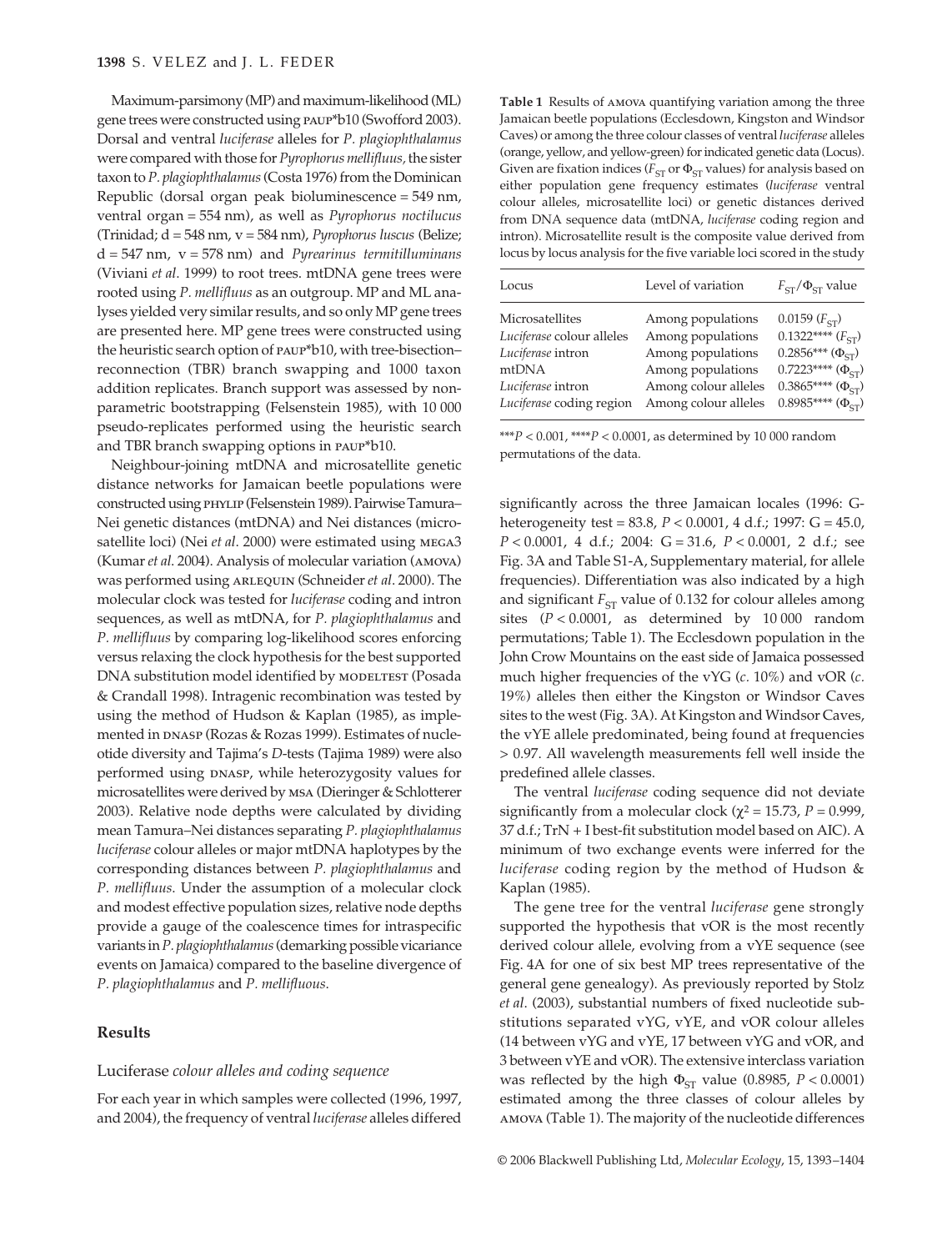

**Fig. 4** Representative maximum-parsimony (MP) gene trees for (A) the ventral *luciferase* locus (exons 1–4, and the first half of exon 5), (B) the mtDNA COI gene, and (C) the latter portion of the third intron of the ventral *luciferase* gene. Trees are scaled so that they are proportionally the same length from the outgroup *Pyrophorus mellifluous* [Dominican Republic (DR)] to the tip of the longest branch in *Pyrophorus Plagiophthalamus*. Note the similar relative depth between the basal node connecting Jamaican yellowgreen (vYG) and yellow (vY)/orange (vOR) clades of ventral colour alleles (grey-coloured circle in Fig. 4A) and the node connecting the two major clades of Jamaican east and west mtDNA haplotypes (black circle in Fig. 4B). E, Ecclesdown study site; K, Kingston; W, Windsor Caves. Length of the sequenced region for each locus (in base pair), the total number of evolutionary steps, and the consistency indices for the representative MP gene trees are given, along with branch lengths (numbers above branches) and bootstrap support (10 000 replicates) for key nodes (numbers below branches). Numbers in arrow brackets following site designations indicate the number of identical sequences of the same colour class for *luciferase* or haplotype class for mtDNA sequenced from different individuals at the site.

distinguishing the three colour alleles were replacement substitutions  $(14/17 = 82.3\%)$ , 11 of which had a measurable phenotypic effect on light colour (Fig. 1; Stolz *et al*. 2003). The three inferred synonymous mutations were all unique to the vYG clade (Figs 1 and 4A). The majority of mutations assigned to the branch connecting the basal vYG/vYE-vOR node of *Pyrophorus plagiophthalamus* genes (yellow-green coloured circle in Fig. 4A) to the outgroup *Pyrophorus mellifluous* were also nonsynonymous substitutions  $(23.5/35 = 67.1\%)$ , suggesting a history of positive selection on the ventral *luciferase* gene. The relative depth for the vYG/vYE-vOR node was 0.2897, while it was 0.0857 for the vYE/vYE node (orange coloured circle in Fig. 4A).

In contrast to the extensive differentiation seen among vYG, vYE, and vOR alleles, relatively little sequence variation was observed within colour classes among populations (Fig. 4A). Hierarchical amova quantified the pattern: 87.79% of the molecular variation was described by differences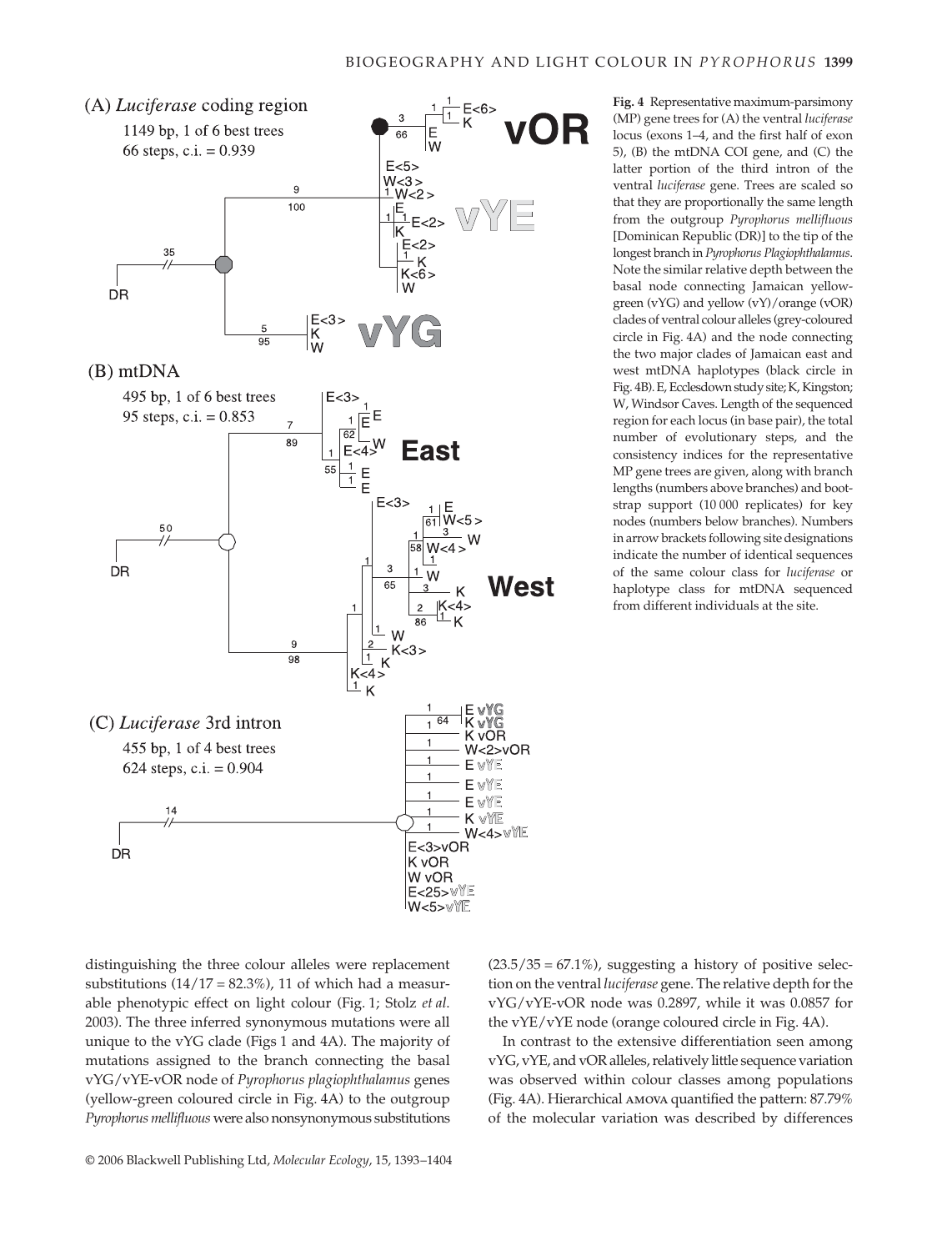among colour classes, 2.65% by differences within colour classes among populations, and 9.56% by differences within colour classes within populations.

#### Luciferase *intron sequence*

The distal most 455-bp region of the third intron of the ventral *luciferase* gene did not deviate significantly from a molecular clock (χ2 = 1.89, *P* > 0.999, 57 d.f.; HKY best-fit substitution model based on AIC). No exchange event was inferred for this segment of the intron. However, the low level of variation observed for the region (see below) made it difficult to detect recombination, as no pair of sites displayed the four possible gametic types. Analysis of the unique *P. plagiophthalamus* ventral intron sequence immediately proximal to the 455-bp segment did provide evidence for recombination. A minimum of two exchange events was inferred and seven pairs of sites displayed all four possible gametic types.

The 455-bp segment of the third intron showed reduced levels of polymorphism in *P. plagiophthalamus* (π = 0.00098 ± 0.00023 SD, *n* = 57) compared to the *luciferase* coding region (π = 0.00454 ± 0.00086, *n* = 37). Despite a moderately high and significant  $\Phi_{ST}$  value of 0.2856 among sites (*P <* 0.0001, Table 1), the MP gene tree for the intron showed little evidence for population differentiation (Fig. 4C). Intron variation among the three colour classes was also limited. Only one nucleotide substitution distinguished vYG-associated introns from vYE and vORrelated sequences (Fig. 4C). No diagnostic mutation in the intron differentiated vOR and vYE colour alleles (Fig. 4C). The lack of intron differentiation could not be explained by genetic constraint, as *P. plagiophthalamus* from Jamaica and *P. mellifluous* from the Dominican Republic differed by an average of 14.23 substitutions from each other. Interspecific sequence divergence was therefore not dramatically different between the intron  $[0.03425 \pm 0.00387$  SD substitutions per site (Juke–Cantor corrected)] and *luciferase* coding region (0.0429  $\pm$  0.0065). The proportion of segregating sites was also similar for the intron vs. coding region (8 variable intron sites = 1.76% of 455 bp vs. 20 variable coding sites = 1.72% of 1165 bp). Instead, the major difference was that the segregating sites in the intron were all low frequency polymorphisms. As a result, the intron displayed a significant negative Tajima's *D* value (−1.978, *P* < 0.05), while the coding region had a positive value (0.346, *P* > 0.10). Individually, however, both the vYE and vOR colour class coding regions had negative, nonsignificant, Tajima's *D* values (−0.936 and −0.297, respectively, *P* > 0.10).

## *Mitochondrial DNA*

Similar to the *luciferase* coding region, and in contrast to the third intron, the mtDNA COI gene displayed pronounced

geographic differentiation among beetle populations on Jamaica ( $\Phi_{ST} = 0.7223$ ,  $P < 0.0001$ ; Table 1), as well as polymorphism within populations (Ecclesdown  $\pi = 0.0176$  $\pm$  0.00415 SD,  $n = 15$ ; Kingston  $\pi = 0.0097 \pm 0.00091$ ,  $n = 15$ ; Windsor Caves  $\pi = 0.0096 \pm 0.00454$ ,  $n = 15$ ). Two major mtDNA haplotypes were found in *P. plagiophthalamus* (Fig. 4B), one predominating in the eastern side of the Island at Ecclesdown (designate the East haplotype) and the other at high frequency at the Kingston and Windsor Caves sites (West haplotype). The two haplotypes showed substantial sequence divergence [0.0402 ± 0.0030 SD substitutions per site (Jukes–Cantor corrected)], with a relative node depth of 0.2995 to the outgroup *P. mellifluous* (see dark circle in Fig. 4B), the latter mirroring the value seen between vYG and vYE/vOR *luciferase* colour alleles (0.2897). The genetic break observed in mtDNA haplotype frequencies between Ecclesdown and Kingston (see Fig. 3B for mtDNA neighbour-joining network of populations) also corresponded to the major transition on the Island in *luciferase* colour allele frequencies. No cytonuclear disequilibrium was observed between mtDNA haplotypes and colour alleles, however, within the Ecclesdown population (*P* > 0.72 genotypic cytonuclear disequilibrium, *P* > 0.22 allelic cytonuclear disequilibrium, Markov chain Monte Carlo analysis, 100 000 repetitions, as determined by CNDm; Basten & Amussen 1997). The mtDNA did not deviate significantly from a molecular clock ( $\chi^2$  = 32.9,  $P = 0.891$ , 44 d.f.). Based on insect mtDNA COI clock of 1.15 × 10−<sup>8</sup> substitutions/bp/year (Brower 1994), the estimated time to coalescence of the East and West haplotypes would be *c.* 1.75 million years ago (Ma).

# *Microsatellite Loci*

The nine microsatellite loci displayed high levels of variation within *P. plagiophthalamus* (mean number of alleles per locus =  $10.7 \pm 5.39$  SD, range 3-21; mean observed heterozygosity = 0.665 ± 0.739 SD, range 0.433–0.739; see Table S2, Supplementary material, for microsatellite allele frequencies at sites). The microsatellite loci showed little differentiation among populations, as measured by  $F_{ST}$ (0.0159,  $P = 0.226$ ). However, an unrooted neighbourjoining genetic distance network for the microsatellites implied that Kingston and Windsor Cave beetle populations are more genetically similar than either is to Ecclesdown (Fig. 3C).

#### **Discussion**

Previous studies have mapped the specific nucleotide substitutions in the target *luciferase* gene to quantifiable phenotypic effects on colour (Wood *et al*. 1989; Stolz *et al*. 2003). In addition, molecular analysis has statistically confirmed the action of natural selection on the gene and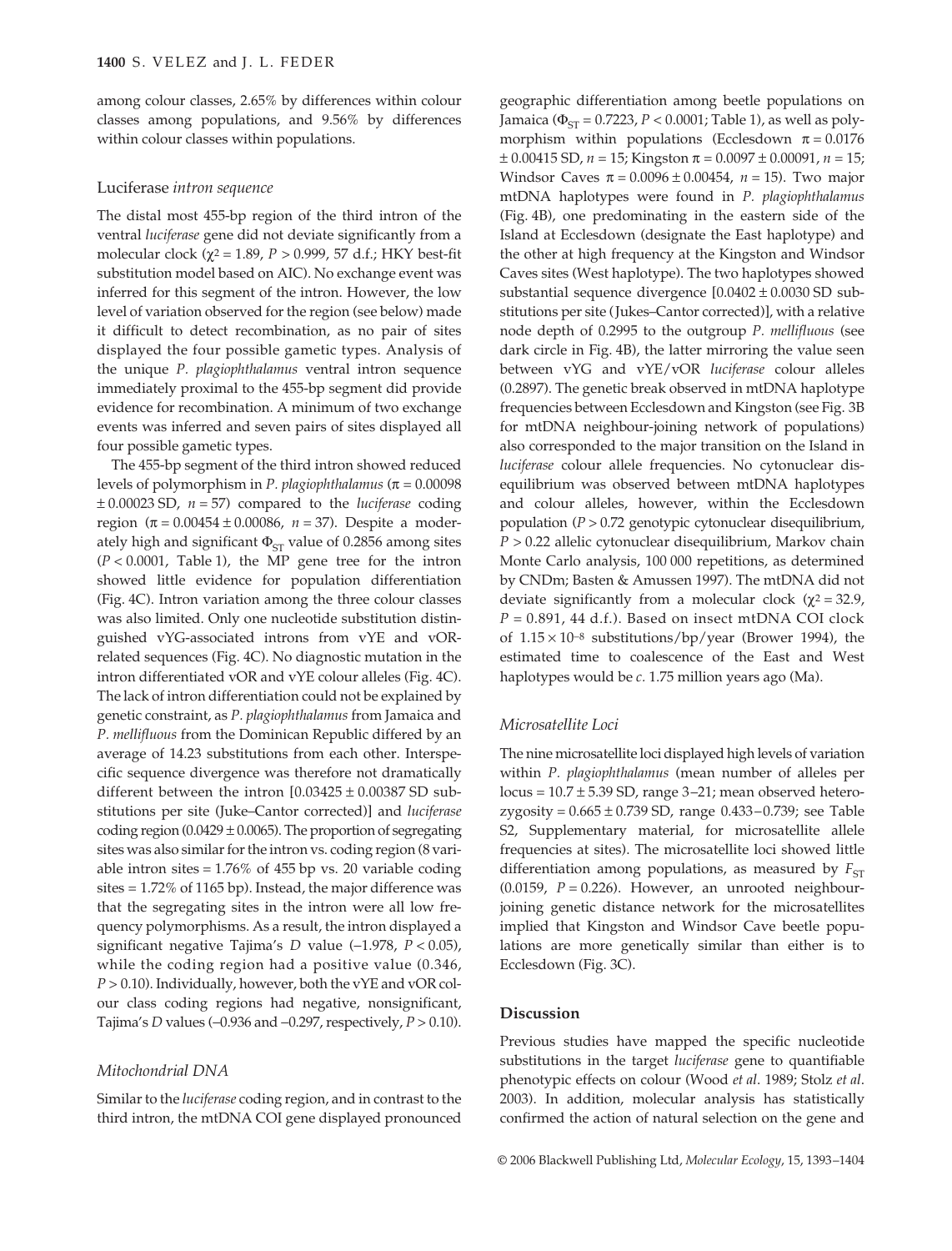its specific nucleotides, implying a long-term adaptive trend towards more orange-coloured ventral organ bioluminescence (Stolz *et al*. 2003). These data justify repeated hypotheses testing concerning the ecological and demographic bases for selection.

The goal of the current study was to connect the next link in the adaptive sequence from gene to population by placing *luciferase* colour variation within the context of the genetic landscape and phylogeography of *Pyrophorus plagiophthalamus*. In particular, we focused on examining a biogeographic hypothesis for the origin and spread of ventral *luciferase* colour variation on Jamaica. Our rationale was that distinct clades of colour alleles persisting in the ventral *luciferase* gene, despite evidence for recombination, could reflect periods of past geographic subdivision in which directional selection differentially fixed diverged suites of colour-affecting replacement mutations in isolated subdemes*.* Following contact, gene flow resulted in the current colour polymorphism in *P. plagiophthalamus*, an apparent rarity in other *Pyrophorus* species and for bioluminescent organisms, in general. We were especially interested in the vOR as a potential demonstration of a vicariance and gene flow phenomenon in progress, with the vOR allele extending the long-term evolutionary progression on Jamaica favouring longer-wavelength bioluminescence and sweeping the other colour variants from the population.

Our results support a role for biogeography in the evolution of bioluminescent colour, but the details differ from the model formulated for the vOR allele. MtDNA displayed evidence for a past vicariance event on Jamaica involving *P. plagiophthalamus*. The major genetic subdivision for mtDNA corresponded to the major shift in colour allele frequencies for *P. plagiophthalamus*, as well as the break zone for other Jamaican endemics between the eastern and central/western regions of the Island (Gill *et al*. 1973; Schubart *et al*. 1998). The estimated time of coalescence for the beetles (*c.* 1.75 Ma) is at the upper end of other estimates for land crabs, lizards, and frogs, which range from 7 to 1.9 Ma (Schubart *et al*. 1998). However, such interpretations must be viewed cautiously due to potential vagaries in the molecular clock within and between species. Nevertheless, the relative depth for the basal node connecting *P. plagiophthalamus* mtDNA haplotypes (0.2995) coincided with that for the divergence of vYG and vYE/ vOR colour classes (0.2897), not the derivation of the vOR allele from vYE (0.0857). The implication is that a major biogeographic event played a role in the evolution of the vYE and vYG alleles from a shorter-wavelength precursor [the outgroup *P. mellifluous* bioluminesces green (553 nm) and all seven derived mutations leading to vYE result in longer wavelength emission]. Moreover, the vYE allele most likely diverged on the western side of the island, given the current distribution of vYE and vYG alleles (Fig. 3A). Secondary contact and gene flow followed, with the vYE allele selectively pushing vYG lower in frequency and eastward on Jamaica. The derived vOR allele appears to have originated more recently than the period of major isolation and contact, however. It is possible that the vOR allele arose in a small, as yet unidentified, isolate in the East that has subsequently fused with the main body of the *P. plagiophthalamus* population. Our current data are not sufficient to resolve this hypothesis, however. Clarification of the biogeography for the vOR allele will require additional sampling of beetles across Jamaica, especially from the East side of the Island.

Six issues must still be addressed, however, concerning the congruence of mtDNA and vYG/vYe-vOR relative node depths and the inferred origins of the *luciferase* colour alleles and their evolutionary fate. First, the dorsal to ventral intergenic recombination event inferred in *P. plagiophthalamus* by Stolz *et al*. (2003) required elimination of converted base pair positions from the calculations of node depth. To the extent that the gene conversion event postdated the split of *P. plagiophthalamus* and *P. mellifluous*, it could shorten the relative node depth estimate for vYG/ vYe-vOR divergence.

Second, the ventral *P. plagiophthalamus luciferase* has the molecular footprint of selection, so substitution rates may have been accelerated in the *P. plagiophthalamus* lineage, leading to a deeper estimate for the vYG/vYe-vOR node. We did not, however, observe a significant departure from a molecular clock for the *luciferase* coding region. Also, although selection appears intense in the vYE clade (all nine diagnostic mutations are derived replacement changes), it also seems strong in the branch connecting the basal vYG/ vYe-vOR node to *P. mellifluous* (23.5 nonsynonymous/35 total substitutions = 67.1%, *D*n/*D*s ratio = 0.628). Only the vYG does not display an elevated *D*n/*D*s ratio (0.199). Thus, major differences in selection intensity are unlikely to have overly biased the result.

Third, the ventral *luciferase*intron displays little differentiation among colour alleles. But if the vYG/vYE-vOR split represents a past biogeographic event that occurred on the order of 1.75 Ma, as suggested by mtDNA, then we might expect to see similar levels of sequence divergence for the third intron and flanking coding regions of the ventral *luciferase* between vYG vs. vYE-vOR colour classes. This does not appear to be the case. Only one fixed difference separated vYG from vYE and vOR third intron sequences. Assuming limited recombination among colour alleles and that the third intron is neutral (no open reading frame was found in the intron nor homology to other sequences in GenBank), we would have expected about 4.26 fixed substitutions distinguishing vYG from vYE/vOR sequences. Despite this, the difference between observed (1) vs. expected (4.26) substitutions for the third intron is actually not statistically significant, based on a time homogeneous-Poisson mutation process (*P <* 0.087). Consequently, the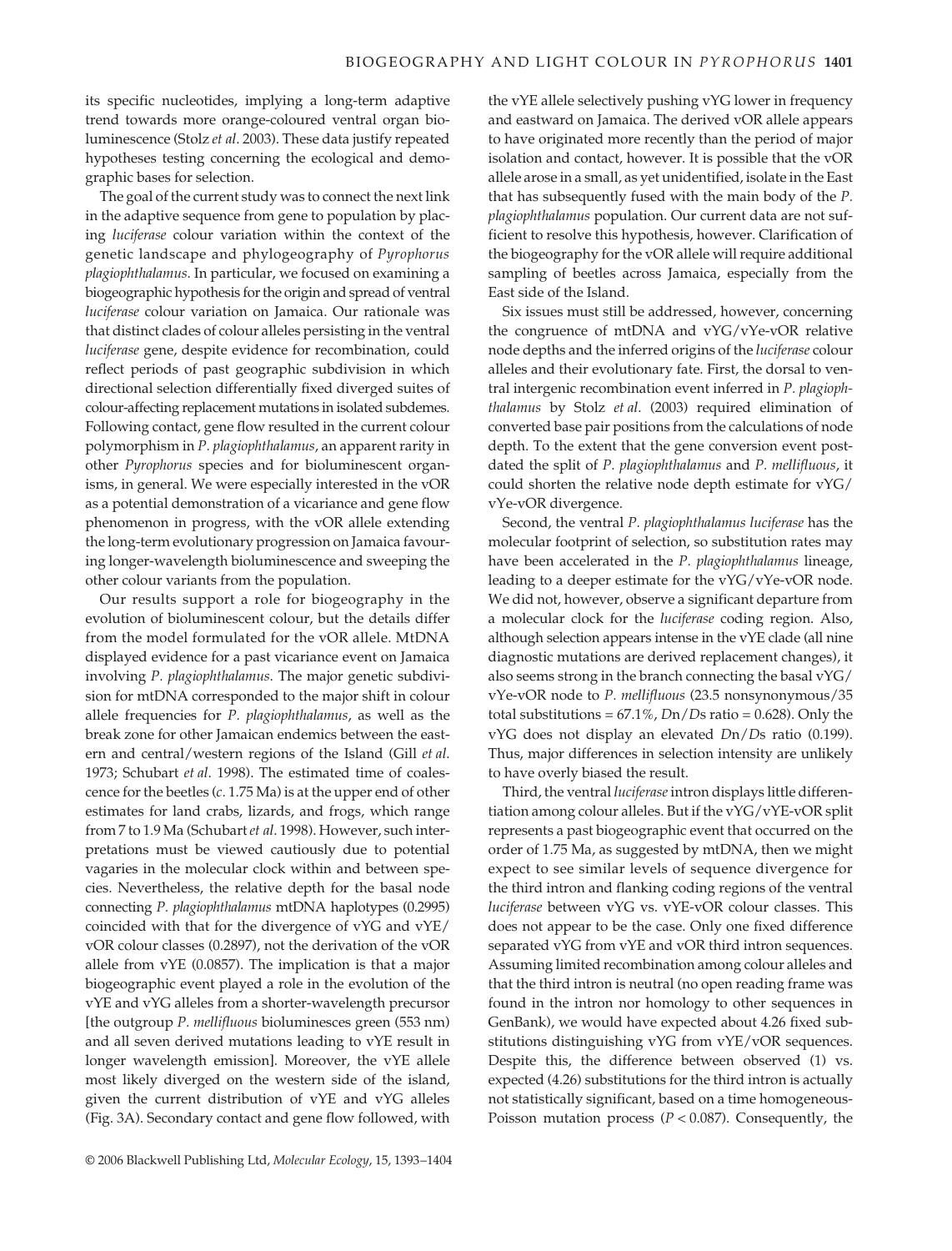limited divergence seen for the third intron does not discount the biogeographic hypothesis for vYG/vYE-vOR.

Fourth, Tajima's *D* values differed in sign across the ventral *luciferase* gene; the third intron displayed a significant, negative value (−1.978), while flanking *luciferase* coding regions had a positive value (0.346). The difference cannot be explained by demographic factors such as expanding population size, as demography should affect all sequences (intron and coding) equally. More detailed analysis, however, indicates that the positive Tajima's *D* value for the coding region is due to pooling sequences across colour allele classes. When the vYE and vOR classes are considered separately, both have negative Tajima's *D* values (−0.936 and −0.297, respectively). Moreover, there is almost no polymorphism in coding sequences from base pair 362 in exon 3 to base pair 1165 in exon 5 within vOR  $(\pi = 0.00000, n = 9)$ , vYE  $(\pi = 0.00021 \pm 0.00012$  SD,  $n = 23)$ or vYG ( $\pi$  = 0.00000,  $n$  = 5) colour allele classes, concordant with the limited variation present in the third intron  $(\pi = 0.00098 \pm 0.00023$  SD,  $n = 57$ ). All of the variation for the coding region represents fixed substitutions distinguishing the colour alleles. Thus, the data are consistent with repeated selective sweeps occurring in isolated demes generating the diverged colour alleles followed by gene flow creating population polymorphism.

Fifth, microsatellites indicate only low-level population subdivision, albeit greater differentiation between Ecclesdown and Kingston than elsewhere on Jamaica. One explanation for the result is that a rapid rate of microsatellite mutation resulted in significant homoplasy of repeat variants among sites. Alternatively, the reduced microsatellite divergence could reflect elevated nuclear vs. mtDNA gene flow, potentially male driven. This migration scenario would be consistent with the natural history of *P. plagiophthalamus*, as we have observed that males fly extensive distances at night, while females tend to remain stationary. Nuclear gene flow could also contribute to the general similarity of colour allele sequences across populations.

Finally, we had presumed that the evidence for a rapid, deterministic increase of the vOR allele on the east side of Jamaica portended its eventual fixation in *P. plagiophthalamus*. However, the temporal distribution of ventral phenotypes from 1996 to 2004 questions our interpretation of imminent change, as there was no obvious trend for an increase in vOR frequency through time. Indeed, the orange allele decreased in frequency at the Ecclesdown site in 2004 compared to the other years (Table S1, Supplementary material), although not significantly so (*P* > 0.092, onetailed Fisher exact test, 1 d.f.). This could be because the current status of the colour polymorphism is in a balanced state near equilibrium or that our sample size and/or time span between collections was not sufficient to detect only strong, natural selection. It is also conceivable that gene flow is disproportionate from the West to East on the Island. If so, then any selective advantage of the vOR allele may be partially or fully negated by an influx of vYE alleles from the West. Support for this hypothesis comes from the relatively high frequency of mtDNA-West haplotypes at the Ecclesdown site compared to East haplotypes at Kingston or Windsor Caves. Detailed population sampling and more extensive genetic surveying of the nuclear genome will help resolve the issue of whether beetle densities and gene flow are greater from the West.

In conclusion, our findings provide insight into the nature of the bioluminescent colour polymorphism on Jamaica and its history. Biogeography appears to have played an important role in the generation of distinct colour variants in *P. plagiophthalamus* and differential gene flow may be complicating a simple selective sweep story. Many other organisms such as land crabs, frogs, birds, and lizards also show geographic breaks in morphology and genetics between the volcanic origin Blue Mountains and limestone-dominated John Crow Mountains on the eastern side of Jamaica vs. the limestone-based geology of the West (Gill *et al*. 1973; Hedges 1989; Hedges & Burnell 1990; Hass & Hedges 1991; Schubart *et al*. 1998). The breaks in biogeography have been traced to major fluctuations in sea level in the Caribbean basin (Haq *et al*. 1987) that coincide with speciation events in the Jamaican fauna (Schubart *et al*. 1998). The pattern of colour variation in *P. plagiophthalamus* is thus consistent with the known biogeography of other Jamaican endemics. Our results also support an origin for the vYE in the western side of the island and vOR and vYG in the East. It is tempting to speculate that sexual selection in small, isolated demes led to a runaway process, perhaps initiated by drift, that produced rapid colour shifts. However, this is not the only possible explanation for the polymorphism, as differential predation by bats, for example, or reproductive character displacement in light colour due to interspecific spectral competition from fireflies or a related, but now extinct, *Pyrophorus* beetle could also be involved. We are now in position to connect the final ecological link in the causal chain in this colourful example of adaptive evolution from nucleotide to landscape, as well as explore related *Pyrophorus* for evidence that they represent current end states of similar phenomena that are unfolding in *P. plagiophthalamus*.

#### **Acknowledgements**

We thank H. Dambroski, K. Filchak, A. Forbes, S. Kappe, K. Karrat, M. Kreitman, N. Lobo, D. Reznick, J. Roethele, U. Stolz, M. Taylor, W. Tobler, J. Wallace, K. Wood, M. Wood. C. Yanuzzi, the Dominican Republic Department of Natural Resources, the National Environmental and Planning Agency of Jamaica, and S. Koenig, and M. Schwartz of the Windsor Research Centre. This work was supported by University of Notre Dame faculty and State of Indiana 21st Century grants (to J.L.F.) and a National Science Foundation Graduate Research Fellowship (to S.V.).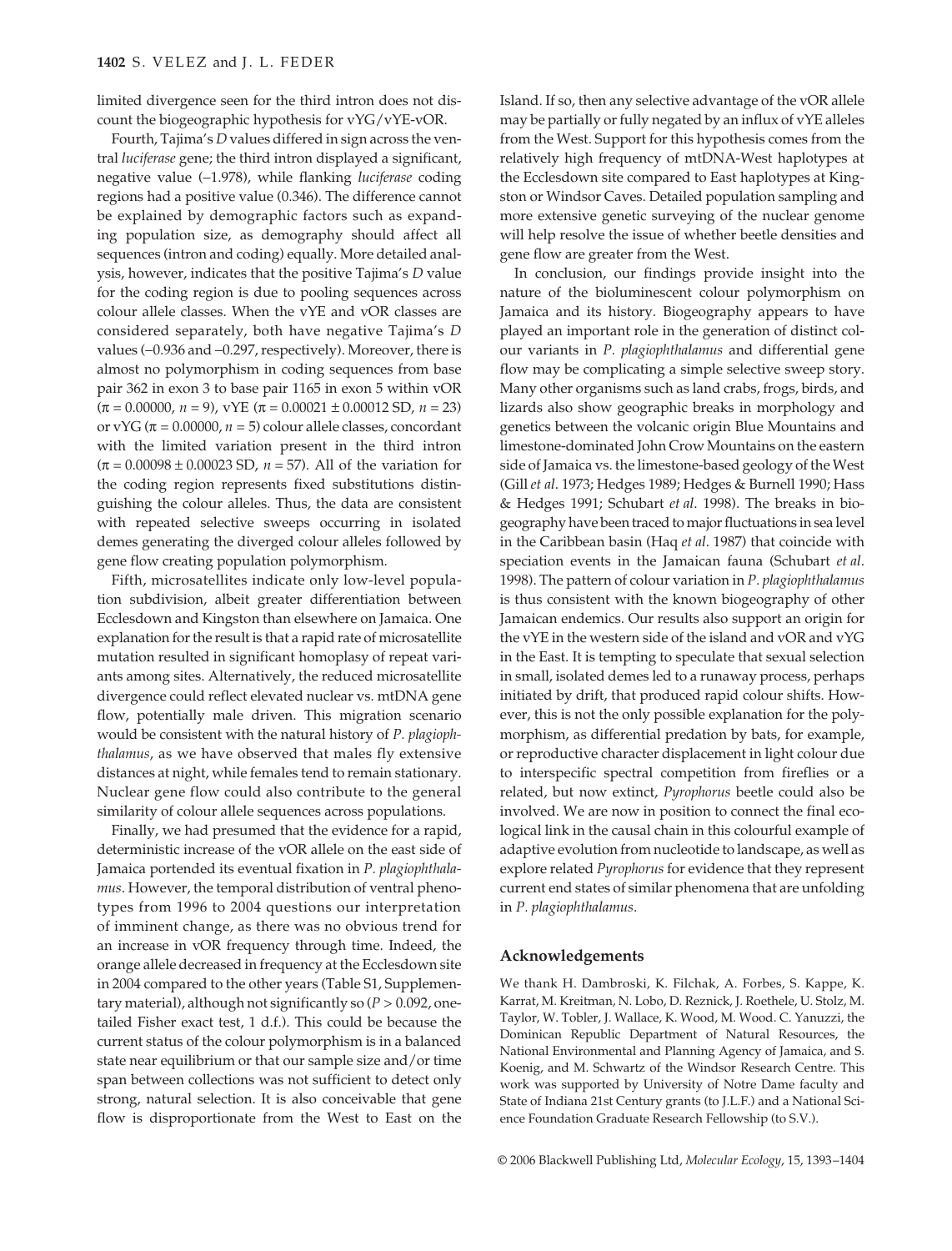#### **Supplementary material**

The supplementary material is available from http://www.blackwellpublishing.com/products/journals/ suppmat/MEC/MEC2793/MEC2793sm.htm

**Table S1** Gene frequencies for (A) *luciferase* colour alleles (YG, yellow green; YE, yellow; OR, orange) and (B) mtDNA haplotypes (Hap E, east haplotype; Hap W, west haplotype) for three Jamaican beetle populations surveyed in the study (Ecclesdown, Kingston, and Windsor Caves) in indicated years. Estimates of *luciferase* allele frequencies were derived from spectrophotometer determined colour phenotypes of beetles as described in text. *n*, sample size (number of beetles scored)

**Table S2** Allele frequencies for nine microsatellite loci (ustat # 3, 1, 11, 12, 6, 21, 2, 29, and 36) for three Jamaican beetle populations surveyed in the study (Ecclesdown, E; Kingston, K; and Windsor Caves, W) in 1997. Number designations for alleles represent the total length (in base pair) of the PCR-amplified gene fragment, not the internal number of dinucleotide repeats. *n*, sample size (number of beetles scored)

# **References**

- Basten CJ, Asmussen MA (1997) The exact test for cytonuclear disequilibria. *Genetics*, **146**, 1165–1111.
- Bechara EJH (1988) Luminescent elaterid beetles: biochemical, biological, and ecological aspects. *Advances in Oxygenated Processes*, **1**, 123–178.
- Brower AVZ (1994) Rapid morphological radiation and convergence among races of the butterfly *Heliconius erato* inferred from patterns of mitochondrial DNA evolution. *Proceedings of the National Academy of Sciences, USA*, **91**, 6491–6495.
- Colepicolo-Neto P, Costa C, Bechara EJH (1986) Brazilian species of luminescent Elateridae. *Insect Biochemistry*, **5**, 803–810.
- Costa C (1976) Speciation and geographical patterns in *Pyrophorus* Bilberg, 1820 (Coleoptera, Elateridae, Pyrophorini). *Papeis Avulsos de Zoologia*, **29**, 141–154.
- Dieringer D, Schlotterer C (2003) microsatellite analyser (msa): a platform independent analysis tool for large microsatellite data sets. *Molecular Ecology Notes*, **3**, 167–169.
- Endler JA (1986) *Natural Selection in the Wild*. Princeton University Press, Princeton, New Jersey.
- Feder ME (1999) Engineering candidate genes in studies of adaptation: The heat-shock protein Hsp70 in *Drosophila melanogaster*. *American Naturalist*, **154**, S55–S66.
- Felsenstein J (1985) Confidence-limits on phylogenies an approach using the bootstrap. *Evolution*, **39**, 783–791.
- Felsenstein J (1989) PHYLIP (version 3.2) Phylogeny Interface Package. *Cladistics*, **5**, 164–166.
- Gill FB, Stokes FJ, Stokes C (1973) Contact zones and hybridization in the Jamaican Hummingbird, *Trochilus polytmus* (L.). *Condor*, **75**, 170–176.
- Gould SJ, Lewontin RC (1979) Spandrels of San-Marco and the Panglossian paradigm  $-$  a critique of the adaptationist program. *Proceedings of the Royal Society of London*. *Series B, Biological Sciences*, **205**, 581–598.
- Grant PR, Grant BR (2002) Unpredictable evolution in a 30-year study of Darwin's finches. *Science*, **296**, 707–711.
- Graur D, Li W-H (2000) *Fundamentals of Molecular Evolution*, 2nd edn. Sinauer Associates, Sunderland, Massachusetts.
- © 2006 Blackwell Publishing Ltd, *Molecular Ecology*, 15, 1393–1404
- Haq B, Hardenbol J, Vail P (1987) Chronology of fluctuating sea levels since the Triassic. *Science*, **235**, 1156–1167.
- Hass C, Hedges SB (1991) Albumin evolution in West Indian frogs of the genus *Eleutherodactylus* (Leptodactylidae): Caribbean biogeography and a calibration of the albumin immunological clock. *Journal of Zoology*, **225**, 413–426.
- Hedges SB (1989) An island radiation: allozyme evolution in Jamaican frogs of the genus *Eleutherodactylus* (Leptodactylidae). *Caribbean Journal of Science*, **25**, 123–147.
- Hedges SB, Burnell K (1990) The Jamaican radiation of *Anolis* (Sauria: Iguanidae): an analysis of relationships and biogeography using sequential electrophoresis. *Caribbean Journal of Science*, **26**, 31–44.
- Hoffmann A, Sgro C, Lawler S (1995) Ecological population genetics: the interface between genes and the environment. *Annual Review of Genetics*, **29**, 349–370.
- Hudson RR, Kaplan NL (1985) Statistical properties of the number of recombination events in the history of a sample of DNA sequences. *Genetics*, **111**, 147–164.
- Hughes AL, Nei M (1988) Pattern of nucleotide substitution at major histocompatibility complex class-I loci reveals overdominant selection. *Nature*, **335**, 167–170.
- Hughes AL, Nei M (1992) Maintenance of Mhc polymorphism. *Nature*, **355**, 402–403.
- Keller LF, Grant PR, Grant BR, Petren K (2001) Heritability of morphological traits in Darwin's finches: misidentified paternity and maternal effects. *Heredity*, **87**, 325–336.
- Kingsolver JG, Hoekstra H, Hoekstra J *et al.* (1999) The strength of phenotypic selection in natural populations: a review. *American Zoologist*, **39**, 9A–10A.
- Kreitman M, Akashi H (1995) Molecular evidence for natural selection. *Annual Review of Ecology and Systematics*, **26**, 403– 422.
- Kreitman M, Hudson RR (1991) Inferring the evolutionary histories of the Adh and Adh-dup loci in *Drosophila melanogaster* from patterns of polymorphism and divergence. *Genetics*, **127**, 565–582.
- Kumar S, Tamura K, Nei M (2004) mega3: integrated software for molecular evolutionary genetics analysis and sequence alignment. *Briefings in Bioinformatics*, **5**, 150–163.
- Lewontin R (2002) Directions in evolutionary biology. *Annual Review of Genetics*, **36**, 1–18.
- Nei M, Rogozin IB, Piontkivska H (2000) Purifying selection and birth-and-death evolution in the ubiquitin gene family. *Proceedings of the National Academy of Sciences, USA*, **97**, 10866–10871.
- Posada D, Crandall KA (1998) MODELTEST: testing the model of DNA substitution. *Bioinformatics*, **14**, 817–818.
- Rambaut A (1996) *SE-AL*. *Sequence Alignment Program*. version 1.0 Alpha 1. Department of Zoology, University of Oxford, Oxford, UK.
- Rozas J, Rozas R (1999) DNASP (version 3): an integrated program for molecular population genetics and molecular evolution analysis. *Bioinformatics*, **15**, 174–175.
- Schneider S, Roessli D, Excoffier L (2000) *ARLEQUIN: A software for population genetics data analysis*. Genetics and Biometry Laboratory, Department of Anthropology, University of Geneva, Switzerland.
- Schubart C, Diesel R, Hedges S (1998) Rapid evolution to terrestrial life in Jamaican crabs. *Nature*, **393**, 363–365.
- Sinclair BJ, Vernon P, Klok CJ, Chown SL (2003) Insects at low temperatures: an ecological perspective. *Trends in Ecology & Evolution*, **18**, 257–262.